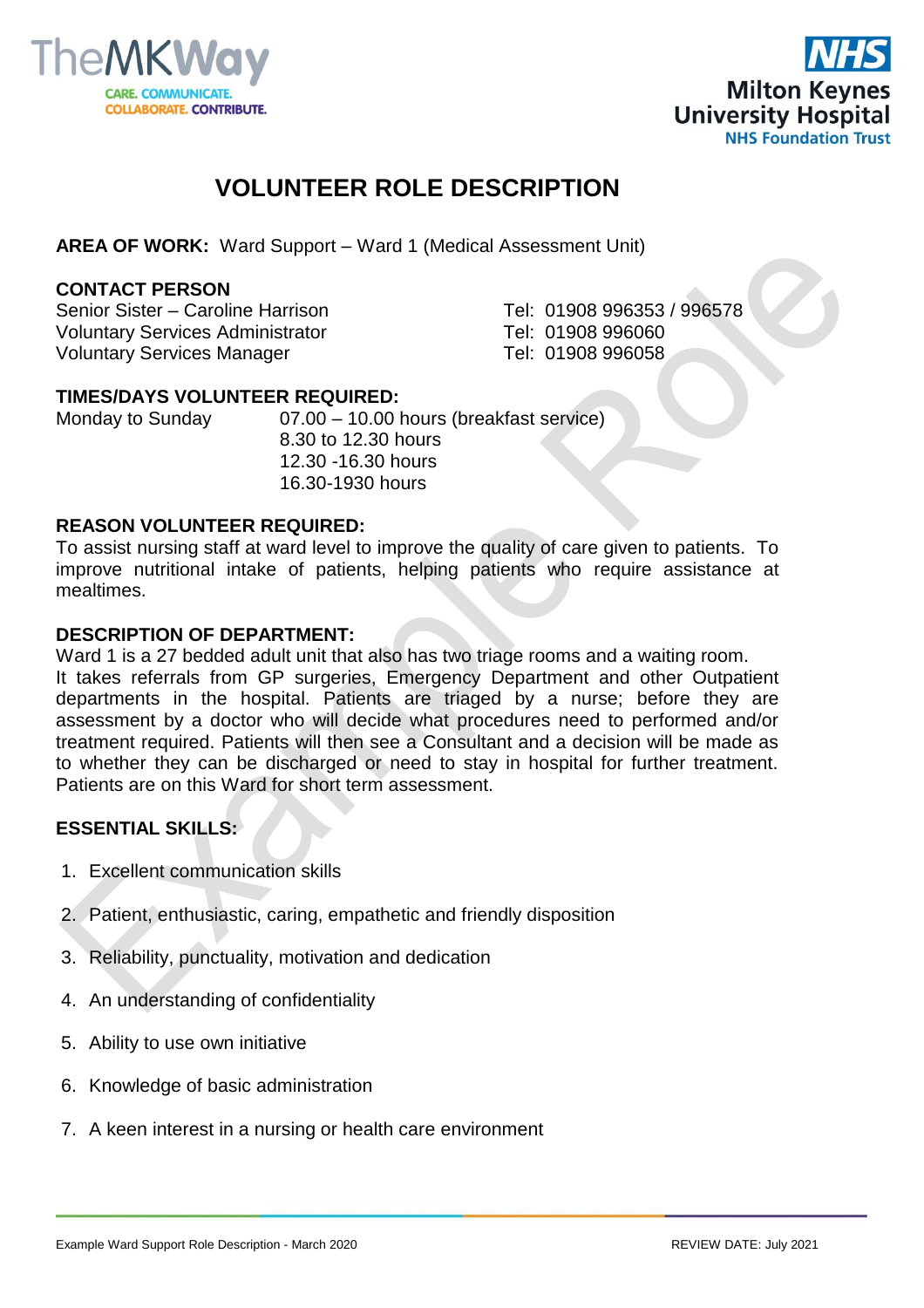



## **THE VOLUNTEER IS REQUIRED:**

- 1. Adhere to the signed voluntary agreement and sign in using the signing in sheet provided in the placement area.
- 2. To understand the importance of Fire Precautions and be aware of local policies regarding emergency procedures and Health & Safety regulations.
- 3. To observe the confidentiality rules of the Trust in respect of patients and staff.
- 4. To attend the Trust's Volunteer Induction, Mandatory and Statutory Training and the relevant refreshers thereafter, along with any other relevant training that is required for the role.
- 5. To understand that no personal care, clinical care including observations and personal medical advice is provided to patients
- 6. Maintain an appropriate, professional relationship towards staff, patients and their relatives.

### **DESCRIPTION OF VOLUNTEER DUTIES:**

- 1. Sign in and report to the Ward Manager to find out if any particular patients need help
- 2. Check with each patient to see if they need a drink, if they are warm enough and can they reach their call bell. This is also an opportunity to see if a patient would like to chat or possibly play a game using the communication resource box which is held on each ward
- 3. Help to distribute and collect family and friends leaflets (picker survey), assisting the patient to complete them if appropriate
- 4. Assist with distribution of meals to all patients
- 5. Check with Ward Clerk to see if any help is required with photocopying, filing or putting packs/patient records together
- 6. Provide refreshments and information sheets to patients in the waiting room
- 7. Collect and deliver documents to other departments
- 8. In preparation for meal service help patients tidy bed tables to ensure space for tray. Provide wipes for patients to clean their hands in preparation for the meal service
- 9. Assist with bed making if required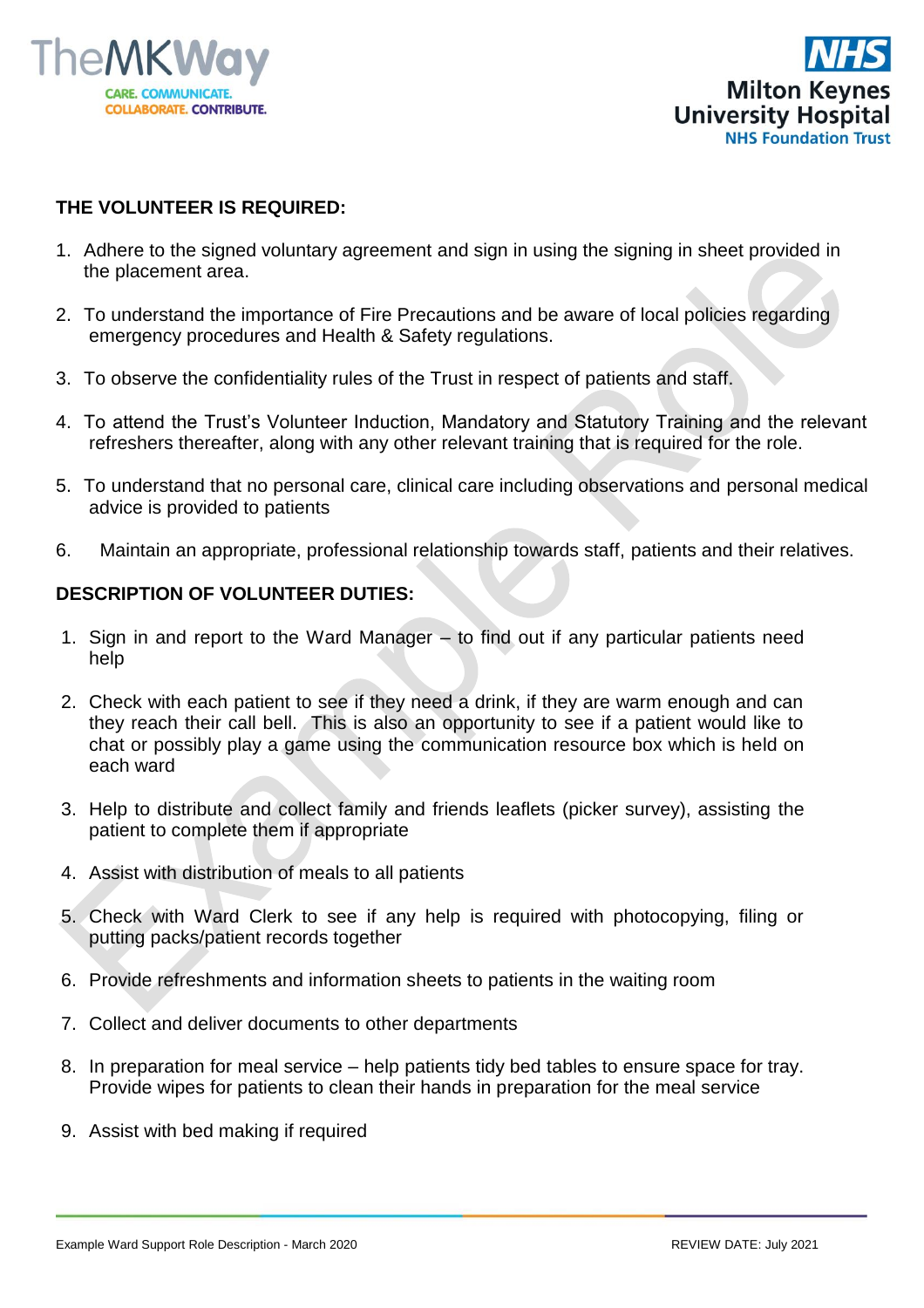



- 10.Help the Ward's Housekeeper to put stock away tidily
- 11.Assist with cleaning ward equipment
- 12.Report any issues that you can not deal with or concerns to the nursing team.

## **THE FOLLOWING SECTION IS ONLY FOR THOSE VOLUNTEERS WHO HAVE ATTENDED THE MEALTIME ASSISTANT TRAINING AND HOLD A CERTIFICATE TO SHOW THEY ARE TRAINED TO HELP FEED PATIENTS.**

- 13.Check with Ward Staff to see which patients need assistance with their meal and if there are any special requirements regarding seating, utensils and diet.
- 14.When a patient has been identified who needs help:
	- check to see if the patient is sitting comfortably and in the right position to eat their meal. If the patient needs moving or lifting ask the nursing staff to do this.
	- Ensure you are relaxed and sitting comfortably, and prepared with food, drink and utensils close to you.
	- Pay attention to food and plate presentation.
	- Avoid distractions and give your attention wholly to the patient.
	- Tell the patient about the meal and feed him/her at his/her own pace.
	- Observe for any non-verbal cues such as pain or the disliking of specific food.
	- Leave the patient content and comfortable after his/her meal.
	- Complete the food record chart if the patient has one and report all observations to the ward sister or nurse in charge of the ward.
	- If you help more than one patient with their meal, please remember to wash your hands before going to the next patient.

**DBS LEVEL:** Standard (Enhanced if feeding patients)

**TRAINING REQUIREMENTS:** Volunteers' Induction and Mandatory Training sessions Mealtime Assistant